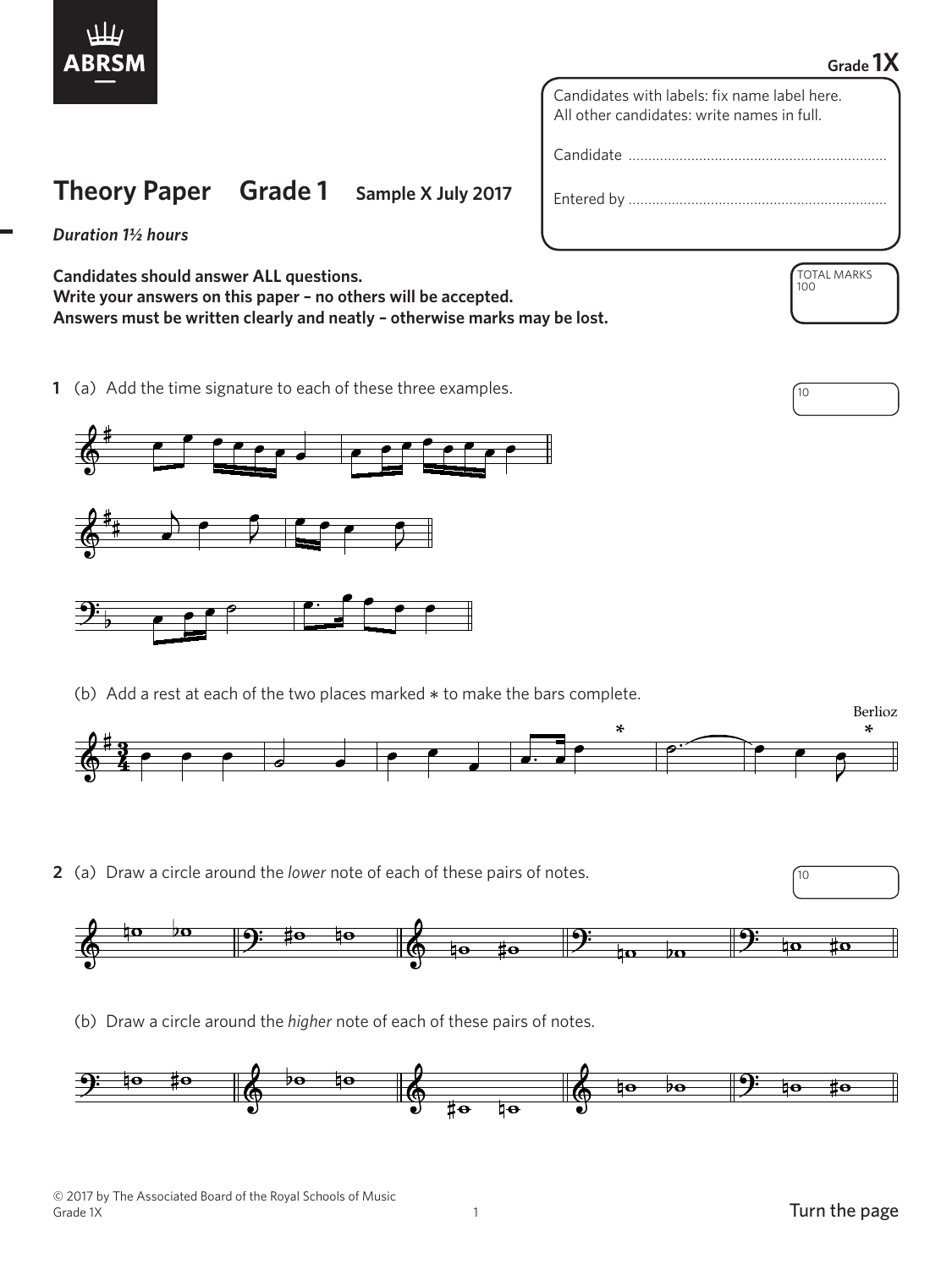**3** *Above* each note write a *higher* note to form the named *harmonic* interval, as shown in the first answer. The key is C major.



**4** Name the key of each of these scales. Also draw a bracket ( $\Box$ ) over each pair of notes making a semitone, as shown in the first scale.



10

10

10



**5** (a) Name the degree of the scale (e.g. 2nd, 3rd, 4th) of the notes marked \*, as shown in the first answer. The key is C major.



(b) Give the letter name of the *lowest* note in the melody. ………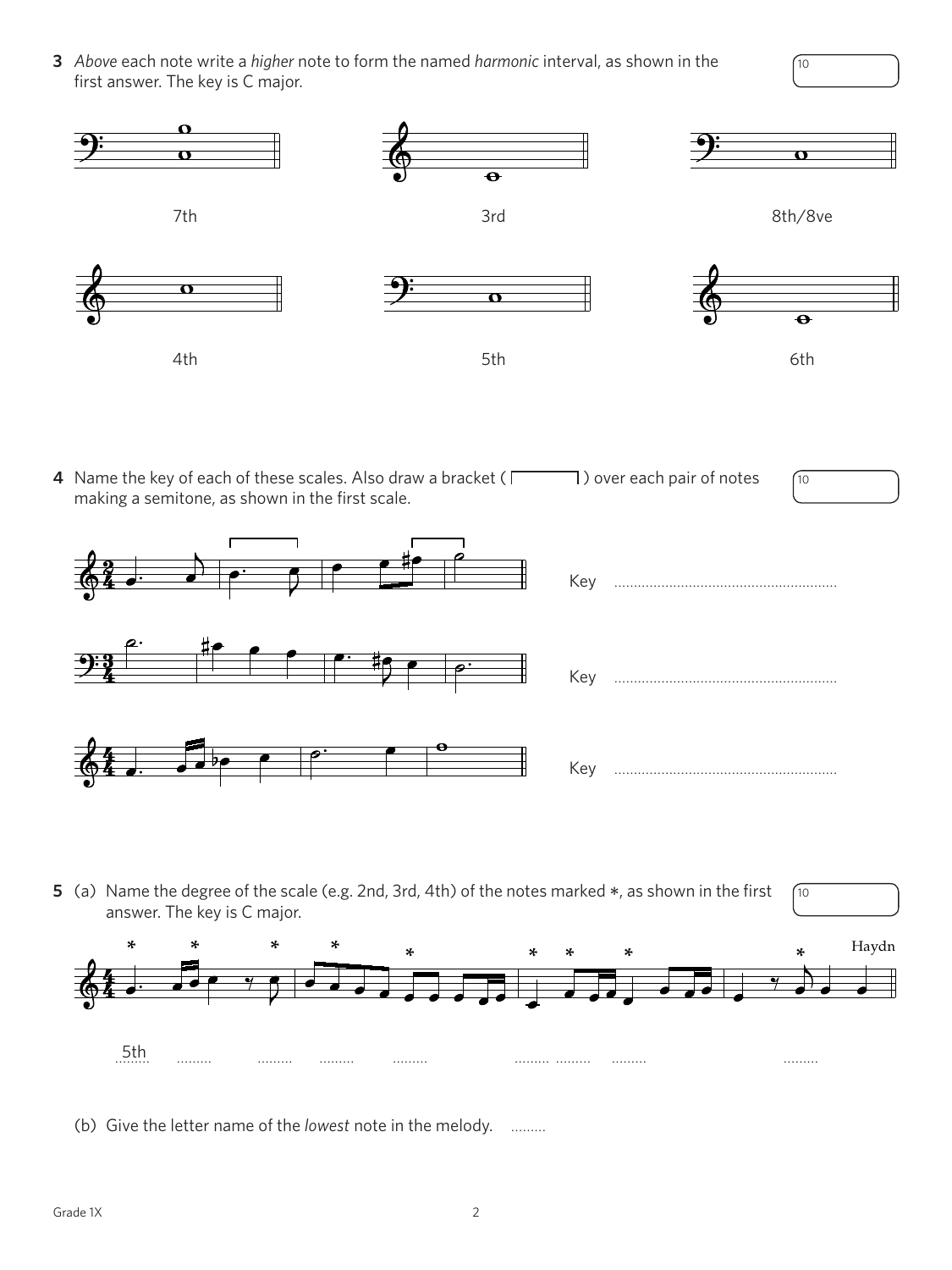**6** Name the key of each of these tonic triads, as shown in the first answer.

|                                                                                                                 |     | $\bullet$ -Name the key of each of these tonic triads, as shown in the first answer. |                            |                           | 10 |  |
|-----------------------------------------------------------------------------------------------------------------|-----|--------------------------------------------------------------------------------------|----------------------------|---------------------------|----|--|
|                                                                                                                 |     |                                                                                      |                            |                           |    |  |
| C major                                                                                                         |     |                                                                                      |                            |                           |    |  |
|                                                                                                                 |     |                                                                                      |                            |                           |    |  |
|                                                                                                                 |     |                                                                                      |                            |                           |    |  |
| 7 Write the dynamics $p$<br>from the loudest to the quietest. The first answer is given.<br>$\pmb{\mathit{ff}}$ | m f | $\boldsymbol{f}$<br>$\boldsymbol{f}$<br>$\boldsymbol{pp}$                            | $mp$ in the correct order, |                           | 10 |  |
| 8 Tick one box for each term/sign, as shown in the first answer.                                                |     |                                                                                      |                            |                           | 10 |  |
| Andante means:                                                                                                  |     | Adagio means:                                                                        |                            | means:                    |    |  |
| quick                                                                                                           |     | held back                                                                            |                            | quiet                     |    |  |
| at a medium speed                                                                                               |     | fairly quick                                                                         |                            | accent the note           |    |  |
| slow                                                                                                            |     | gradually getting slower                                                             |                            | gradually getting quieter |    |  |
| gradually getting quicker                                                                                       |     | slow                                                                                 |                            | gradually getting quicker |    |  |
| means:                                                                                                          |     | da capo (D.C.) means:                                                                |                            | $\boldsymbol{p}$ means:   |    |  |
| tie; detached                                                                                                   |     | repeat from the beginning                                                            |                            | moderately quiet          |    |  |
| slur; detached                                                                                                  |     | the end                                                                              |                            | quiet                     |    |  |
| slur; perform smoothly                                                                                          |     | repeat from the sign $\mathbf{\hat{x}}$                                              |                            | moderately loud           |    |  |
| tie; hold for the value of<br>both notes                                                                        |     | in time                                                                              |                            | very quiet                |    |  |